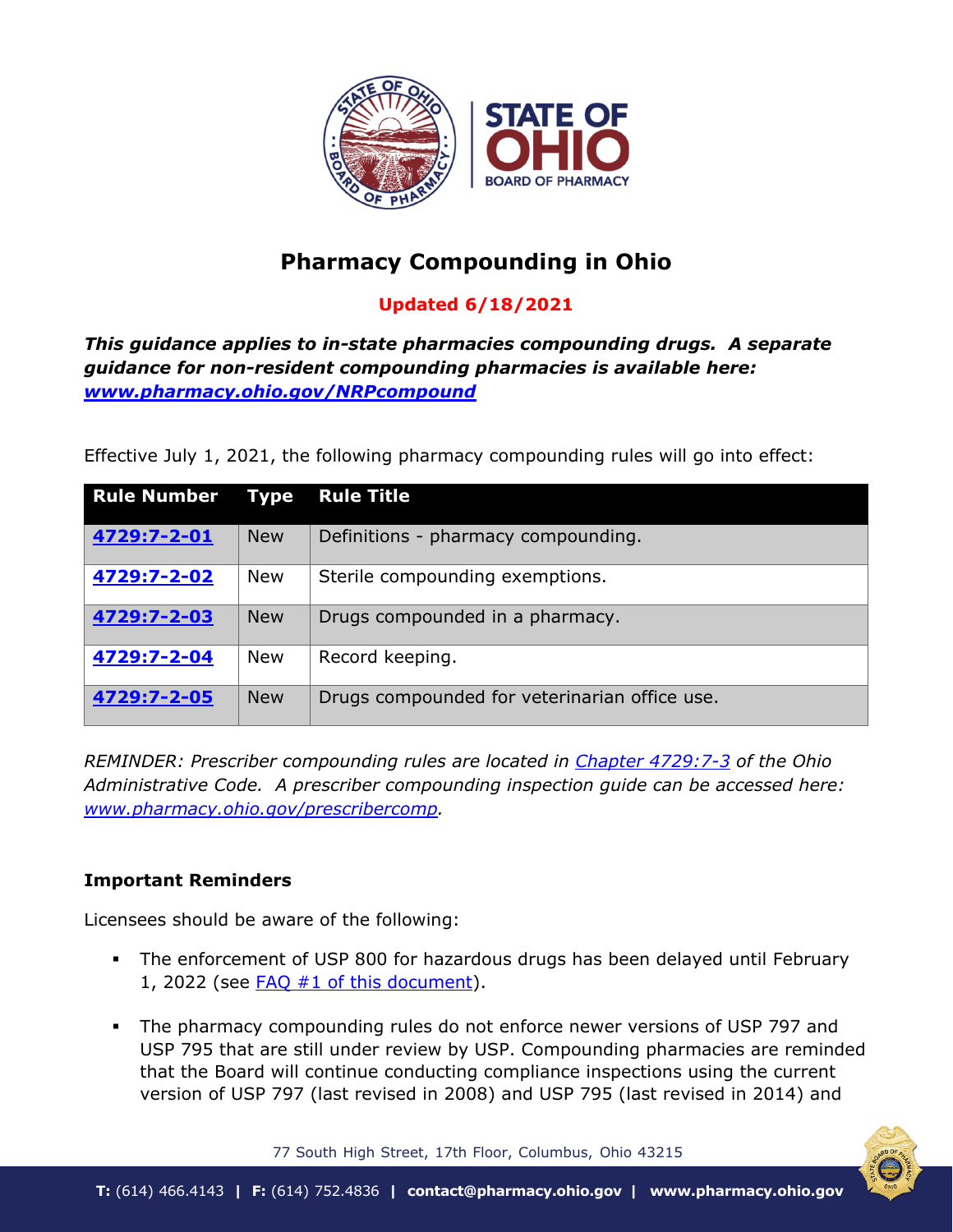not the revised version released in June 2019 that is currently on hold pending further review. Please be advised that any change in compounding enforcement standards will be communicated to licensees well in advance of implementation.

- New rules require the reporting of product quality issues to the Board (see  $FAQ \#5$ [of this document\)](#page-4-0).
- Free versions of the currently enforced USP compounding chapters can be downloaded by visiting:<https://go.usp.org/l/323321/2020-03-09/3125jw>

|  |  | • These new rules replace the following current pharmacy compounding rules: |
|--|--|-----------------------------------------------------------------------------|
|  |  |                                                                             |

| <b>Rule Number</b> | <b>Type</b> | <b>Rule Title</b>                                                                                    |
|--------------------|-------------|------------------------------------------------------------------------------------------------------|
| 4729-16-01         | Rescind     | Definitions.                                                                                         |
| 4729-16-03         | Rescind     | Drugs compounded in a pharmacy.                                                                      |
| 4729-16-05         | Rescind     | Drugs compounded in a fluid therapy pharmacy.                                                        |
| 4729-16-06         | Rescind     | Recordkeeping for compounding.                                                                       |
| 4729-16-07         | Rescind     | Drugs compounded for human use at an in-state pharmacy<br>for direct administration by a prescriber. |
| 4729-16-08         | Rescind     | Drugs compounded by a nonresident pharmacy.                                                          |
| 4729-16-09         | Rescind     | Terminal distributor licenses for compounding drugs and<br>ordering compounded drugs.                |
| 4729-16-10         | Rescind     | In-state pharmacy compounding for drug shortages.                                                    |

For questions regarding pharmacy compounding standards, please review the frequently asked questions starting on the next page of this document. If you need additional information, the most expedient way to have your questions answered will be to e-mail the Board office by visiting: [http://www.pharmacy.ohio.gov/contact.aspx.](http://www.pharmacy.ohio.gov/contact.aspx)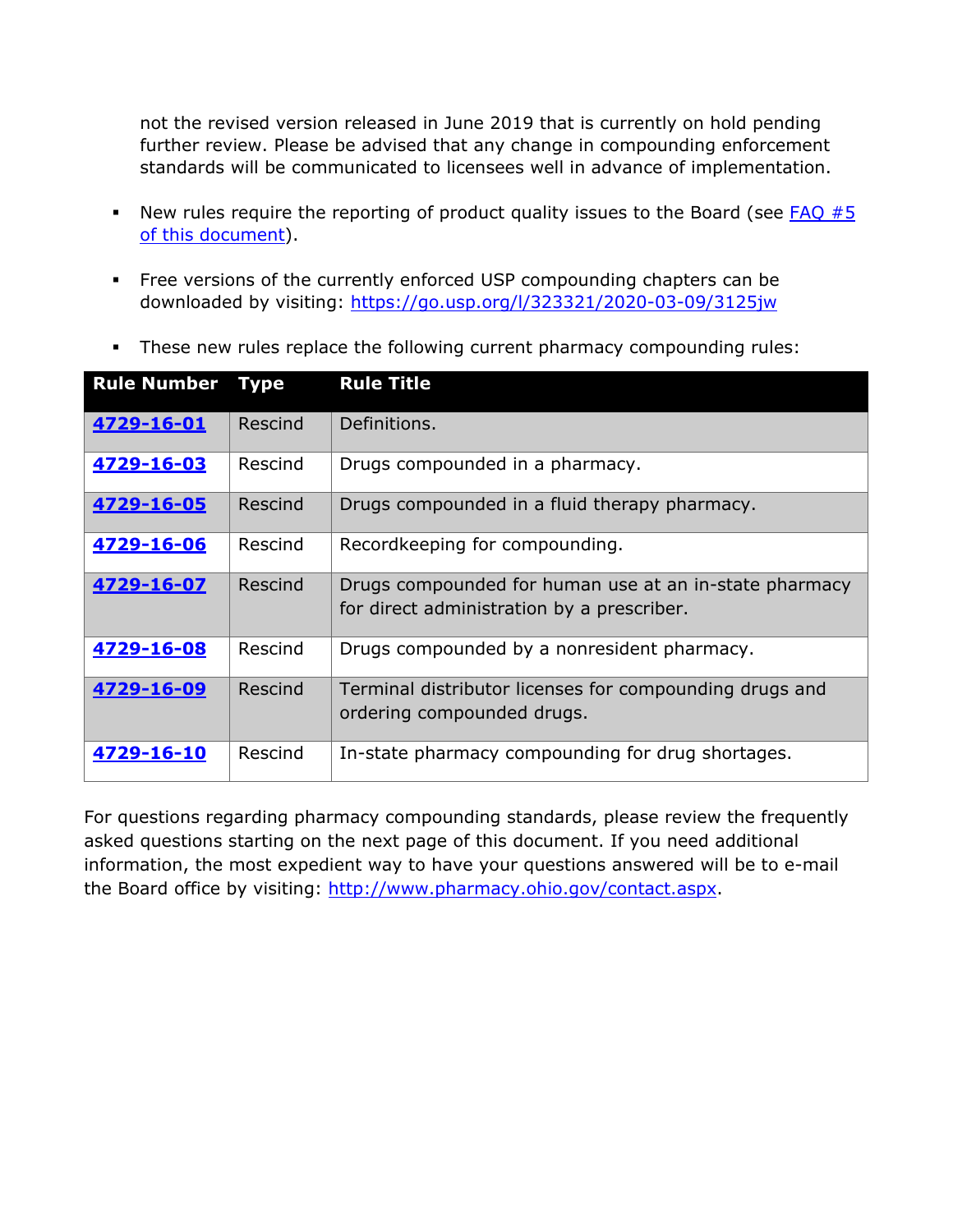#### <span id="page-2-0"></span>**Q1) Rule 4729:7-2-03 requires compliance with USP 800 for hazardous drug compounding. Will the Board begin enforcing USP 800 on July 1, 2021?**

No. On March 1, 2021, the State of Ohio Board of Pharmacy adopted the following resolution:

*The State of Ohio hereby postpones the enforcement of USP 800 as required in rule 4729:7-2-03 and rule 4729:5-8-04 until February 1, 2022. Licensees are encouraged to adopt and comply with the provisions of USP 800 but will not be required to comply with its provisions until February 1, 2022. Instead, licensees shall comply with the hazardous drug compounding provisions in USP 797 (last revised in 2008).*

# **Q2) How does the Board define hazardous drugs for the purpose of eventual compliance with USP 800?**

Rule 4729:7-2-01 of the Administrative Code, defines a hazardous drug as follows:

*"Hazardous drug" means any drug listed on the National Institute for Occupational Safety and Health's List of Antineoplastic and other Hazardous Drugs in Healthcare Settings as referenced in rule [4729:7-1-01](https://codes.ohio.gov/ohio-administrative-code/rule-4729:7-1-01) of the Administrative Code.*

The NIOSH document can be accessed here: [https://www.cdc.gov/niosh/docs/2016-](https://www.cdc.gov/niosh/docs/2016-161/default.html) [161/default.html](https://www.cdc.gov/niosh/docs/2016-161/default.html)

Rule 4729:7-2-03 requires pharmacies to comply with USP 800 for the following drugs:

*For all antineoplastic compounded hazardous drug preparations listed in table one on the national institute for occupational safety and health's list of antineoplastic and other hazardous drugs in healthcare settings as referenced in rule [4729:7-1-01](https://codes.ohio.gov/ohio-administrative-code/rule-4729:7-1-01) of the Administrative Code, the pharmacy shall comply with United States pharmacopeia chapter 800.*

**IMPORTANT:** There are different requirements for pharmacies that prepare nonantineoplastic compounded hazardous drug preparations listed in table one and other hazardous drugs. See paragraph (D) of rule 4729:7-2-03 of the Administrative Code.

# **Q3) When will the Board begin enforcing newer versions of USP 797 and 795?**

The rules do not enforce newer versions of USP 797 and USP 795 that are still under review by USP. Compounding pharmacies are reminded that the Board will continue conducting compliance inspections using the current version of USP 797 (last revised in 2008) and USP 795 (last revised in 2014) and not the revised version released in June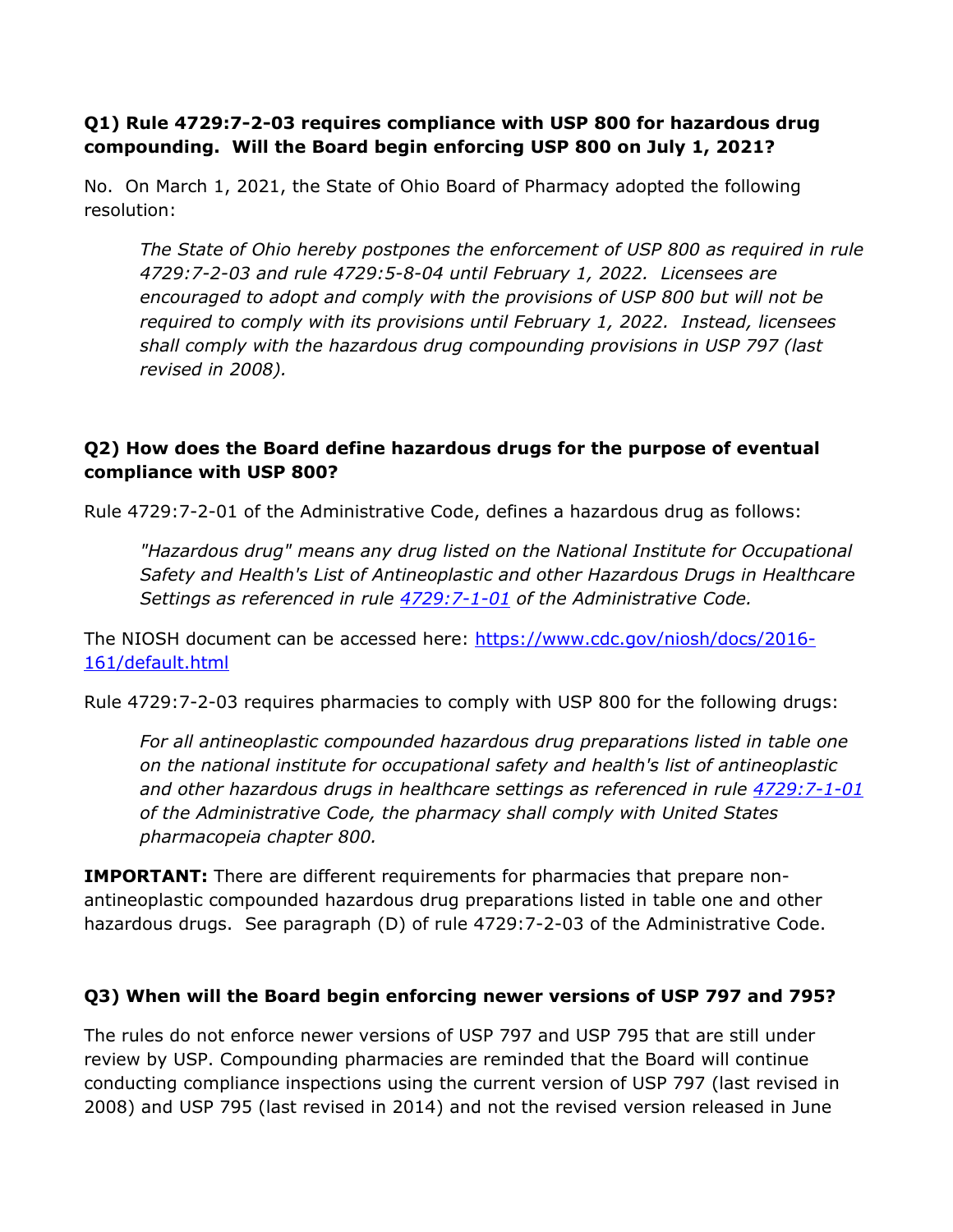2019 that is currently on hold pending further review. Please be advised that any change in compounding enforcement standards will be communicated to licensees well in advance of implementation.

# **Q4) Are there any exemptions to current compounding requirements in the new rules?**

The following table provides a general overview of some of the exemptions\* to Ohio's compounding requirements that were included as part of the new rule package:

| <b>Flavoring Agents</b>                                                                                                                           | The addition of a flavoring agent to a conventionally<br>manufactured drug product** is not considered<br>compounding [OAC 4729:7-2-01 (D)(4)].                                                                                                                                                                                                                                                                                                                                     |
|---------------------------------------------------------------------------------------------------------------------------------------------------|-------------------------------------------------------------------------------------------------------------------------------------------------------------------------------------------------------------------------------------------------------------------------------------------------------------------------------------------------------------------------------------------------------------------------------------------------------------------------------------|
| <b>Preparation of Non-</b><br>Hazardous,<br><b>Conventionally</b><br><b>Manufactured Non-</b><br><b>Sterile Products</b>                          | The preparation of non-hazardous, conventionally<br>manufactured non-sterile products** in accordance with<br>the directions contained in the approved labeling provided<br>by the product's manufacturer is not considered<br>compounding.                                                                                                                                                                                                                                         |
| <b>Examples:</b><br>antibiotic oral<br>suspension<br>topical cream kits<br>$\blacksquare$                                                         | However, a pharmacist is still required to perform the<br>final check of the product prior to distribution to the<br>patient. "Final check" means the final verification check<br>for accuracy and conformity to the formula of the<br>compounded preparation or product being prepared,<br>correct ingredients and calculations, accurate and precise<br>measurements, appropriate conditions and procedures,<br>and appearance of the final product. [OAC 4729:7-2-01<br>(D)(1)]. |
| <b>Preparation of Non-</b><br>Hazardous,<br><b>Conventionally</b><br><b>Manufactured Sterile</b><br><b>Products (under certain</b><br>conditions) | Preparation of non-hazardous, conventionally<br>manufactured sterile products** in accordance with the<br>directions contained in approved labeling provided by the<br>product's manufacturer is not subject to the requirements<br>of the pharmacy compounding rules if all the following<br>apply:                                                                                                                                                                                |
| <b>Examples:</b><br>reconstitution of<br>powdered drug in<br>vial for<br>administration<br>dilution of drug for<br>$\blacksquare$<br>immediate    | (1) Administration of the drug product must begin within<br>one hour of beginning the preparation (e.g., within one<br>hour of initial entry into or puncture of a single-dose<br>container).<br>(2) Aseptic technique must be followed. Procedures must<br>be in place to minimize the potential for contact with                                                                                                                                                                  |
| administration                                                                                                                                    | nonsterile surfaces, introduction of particulate matter or                                                                                                                                                                                                                                                                                                                                                                                                                          |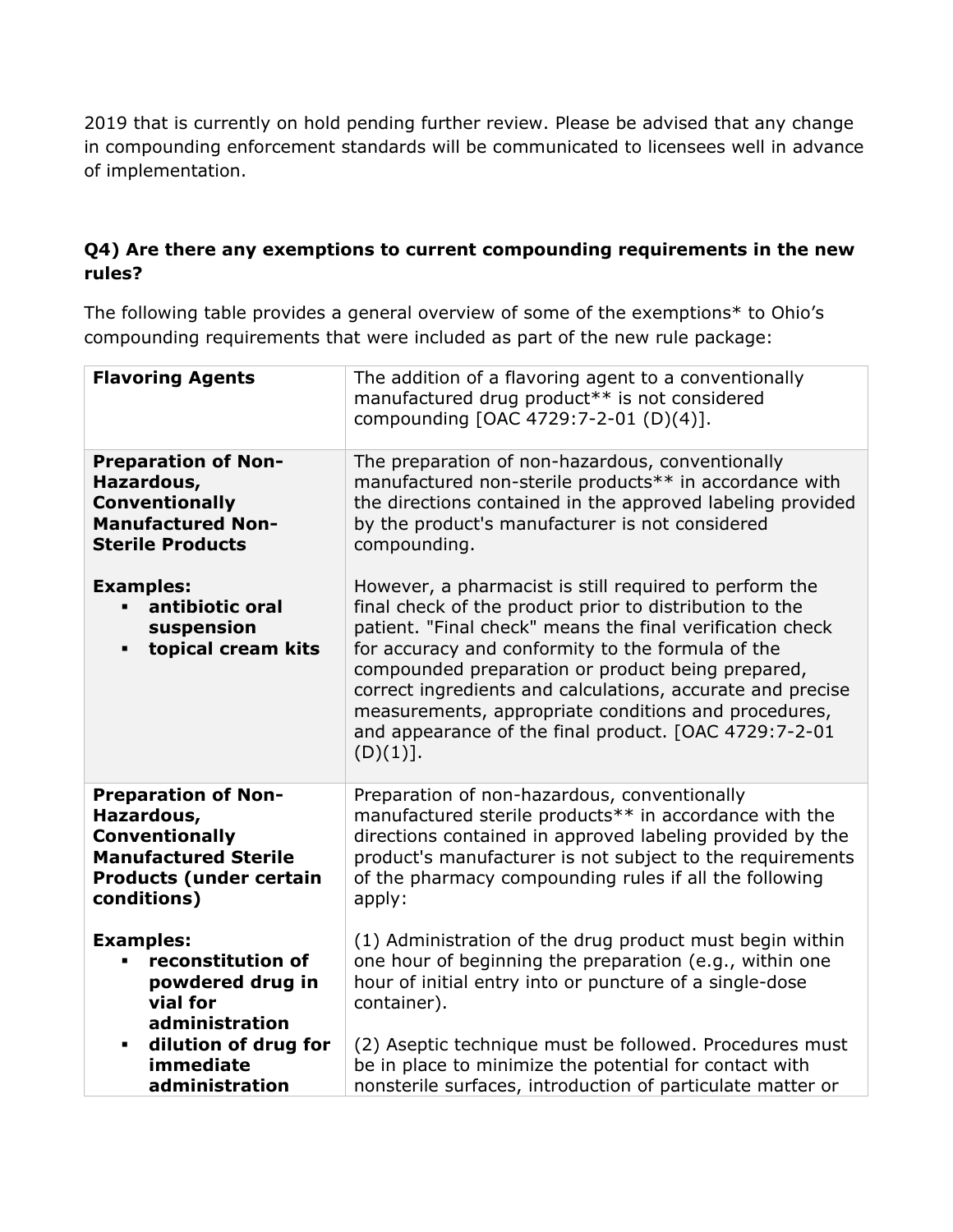| biological fluids, and mix-ups with other products or<br>compounded sterile preparations.                                                                                                                                        |
|----------------------------------------------------------------------------------------------------------------------------------------------------------------------------------------------------------------------------------|
| (3) A pharmacist or prescriber performs the final check of<br>the product and documents that it was conducted using<br>positive identification.                                                                                  |
| (4) Any unused starting ingredient that is not labeled as a<br>multiple dose container must be discarded after<br>preparation is complete.                                                                                       |
| (5) Unless administered immediately, the drug product<br>described in this paragraph shall bear a label listing the<br>name of the drug (if not legible) and date and time<br>prepared or beyond-use date. [OAC 4729:7-2-02 (A)] |
| <b>IMPORTANT:</b> Any non-hazardous, conventionally<br>manufactured sterile products that are not prepared as<br>stated above are subject to the pharmacy compounding<br>requirements.                                           |
|                                                                                                                                                                                                                                  |

*\* As these are exemptions, they are not subject to the requirements of the compounding rules. However, licensees are still required to maintain these drugs in accordance with the applicable Board of Pharmacy rules for non-compounded drugs.* 

*\*\* "Product" means a drug in a commercially manufactured pharmaceutical dosage form that has been evaluated for safety and efficacy by the United States Food and Drug Administration. Products are accompanied by full prescribing information, which is commonly known as the United States Food and Drug Administration-approved manufacturer's labeling or product package insert [OAC 4729:7-2-01 (O)].*

# <span id="page-4-0"></span>**Q5) Are there any other new requirements to the new pharmacy compounding rules?**

Yes, pharmacies engaged in drug compounding are now required to report the following:

 **Reporting Product Quality Issues:** A pharmacy licensed as a terminal distributor shall report to the Board of Pharmacy within seventy-two hours upon discovery, using the [product quality reporting form,](http://www.pharmacy.ohio.gov/CompoundReport) any product quality issue attributed to a compounded drug dispensed by the pharmacy.

For the purposes of reporting, a product quality issue means any of the following: